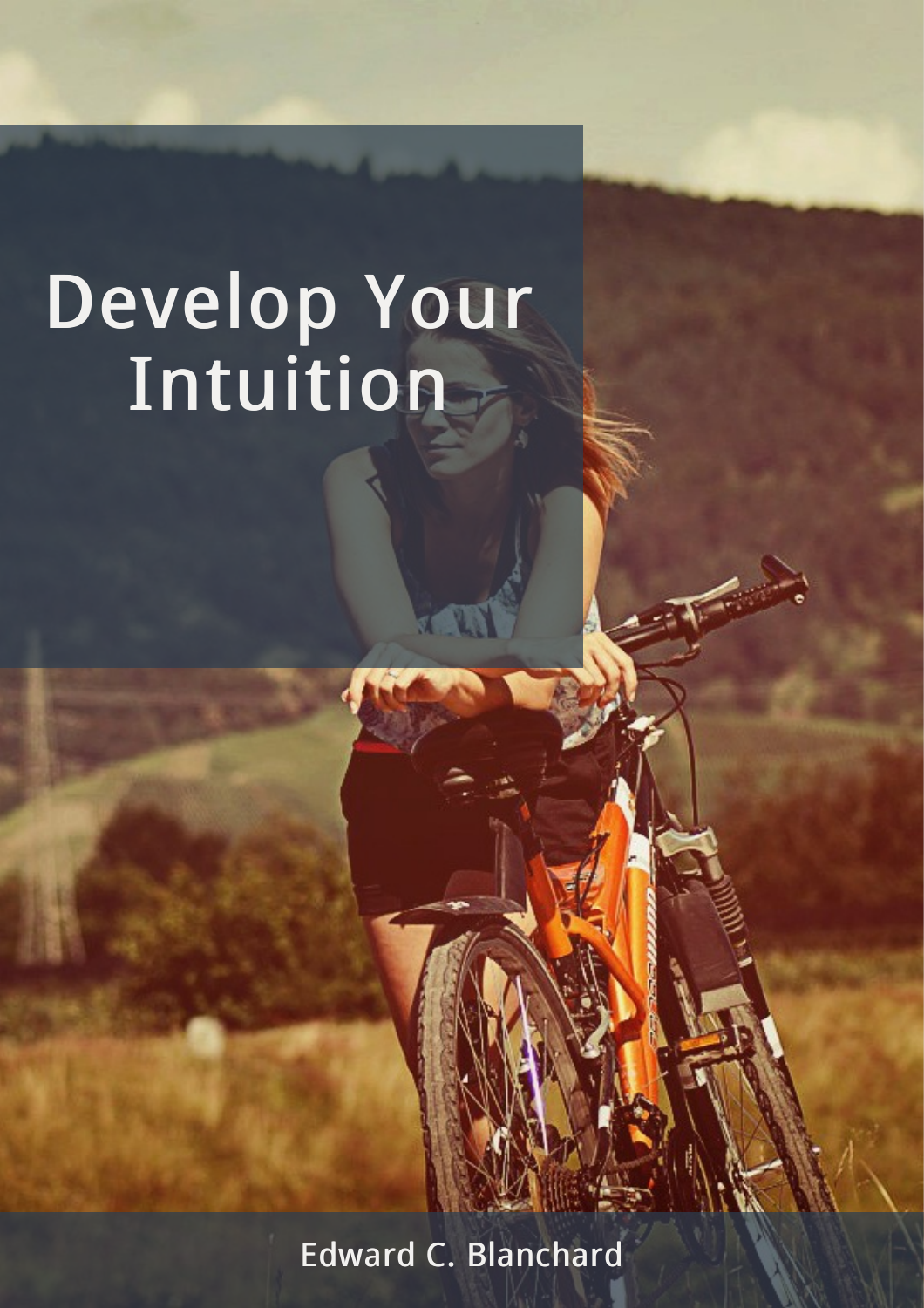Have you had that experience when all of a sudden you just had this huge hunch that something is about to happen, and to your surprise, that intuition was eventually translated to reality?

When you feel strongly about something without logical basis to it, that's called intuition. It comes in three impressions: clairvoyance or "the third eye", sensing clearly and feeling through listening.

Clairvoyance is when your eye goes beyond what it can see. This is when you know what is happening somewhere.

Sensing clearly is basically what we refer to as "hunch" or "gut feel." This is the time when you are overwhelmed with a feeling and you can't explain it and all you can say is "I just know."

On the other hand, feeling through listening or clairaudience is being able to "listen" between the lines. Intuition also happens at times when a certain sound, whatever it is - be it a car's honk or a bird's twitting - ushers in an intense feeling.

They say only a number of people are gifted with intuition. Astrologers even insist that people born under the Scorpio or Pisces signs are naturally intuitive it almost borders on E.S.P. But studies have been sprouting left and right that proclaim that anyone can develop intuition.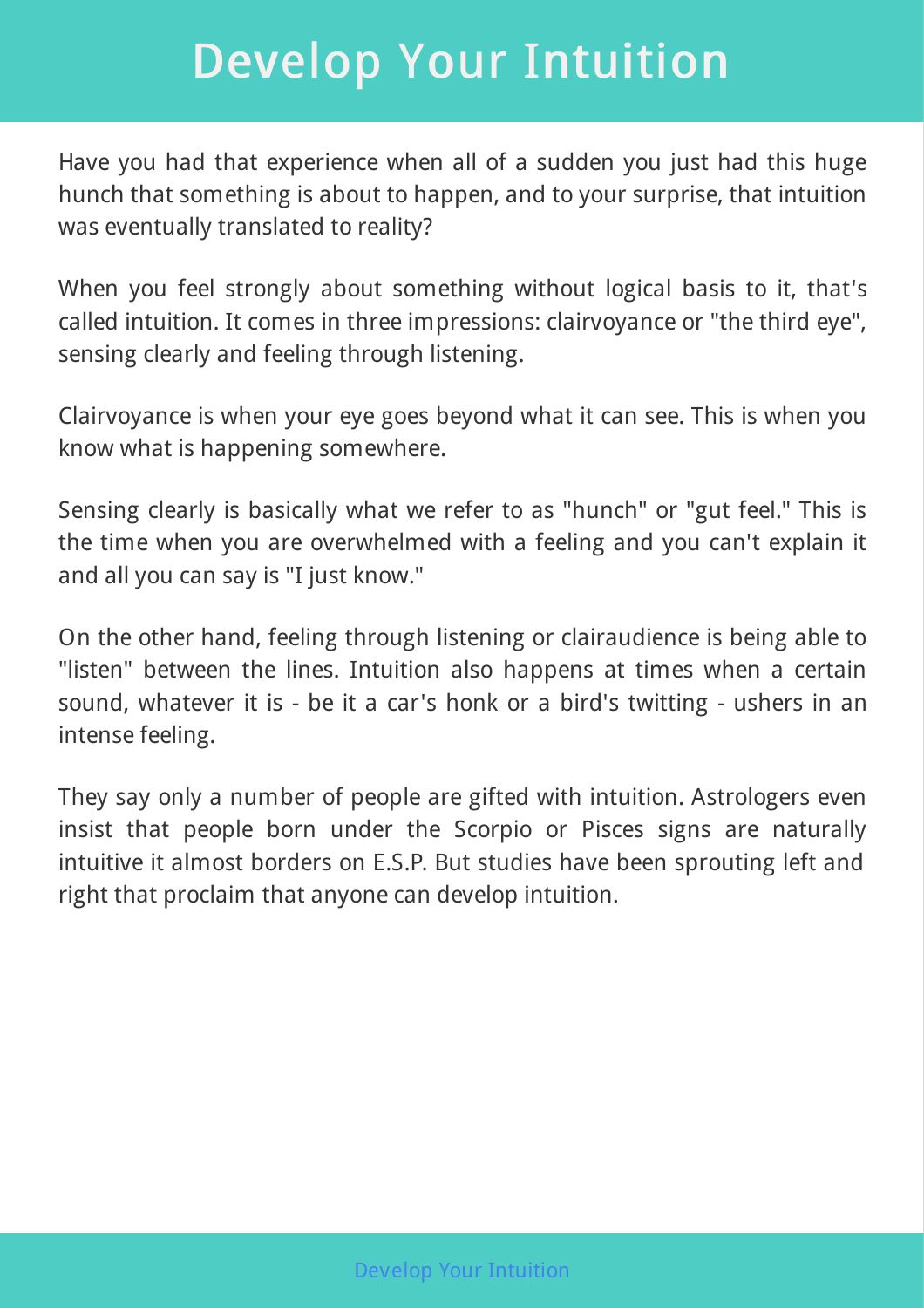Why the need to develop intuition, you ask? Why not let your emotional and psychological state as it is? First and foremost, intuition promotes good communication. It makes you more sensitive to the people around you; it often keeps you from hurting those you love because you are intuitive enough to understand them. Intuition also makes you far more creative than ever. Intuition means releasing more creative juices for any means of expression. Lastly, intuition has a healing power. This healing power is not in the physical sense, but in delving deep into your soul to eradicate some negative energy buried in it.

With that being said, are you ready to develop your intuition? Here are some ways to unlock this gift:

#### 1. Hypnosis

Oh yes, get yourself hypnotized. Hypnosis is not limited to watching a pendulum move back and forth. Perform self-hypnosis or you can avail of hypnotic programmes that can strengthen your intuition.

#### 2. Meditation

Meditating means finding peace in yourself. If your mind and heart are cluttered with too many baggage and hurt, you wouldn't be able to quiet down that part of you that could eventually initiate intuition. There are so many ways to meditate: take a yoga class, or just simply practice some breathing that could bring you straight to Zen.

#### 3. Think positive!

A worry-free, fear-free state could do so much to improve your intuitive ability. By staying positive, you attract good energy that would be able to easily recognise imminent feelings and events.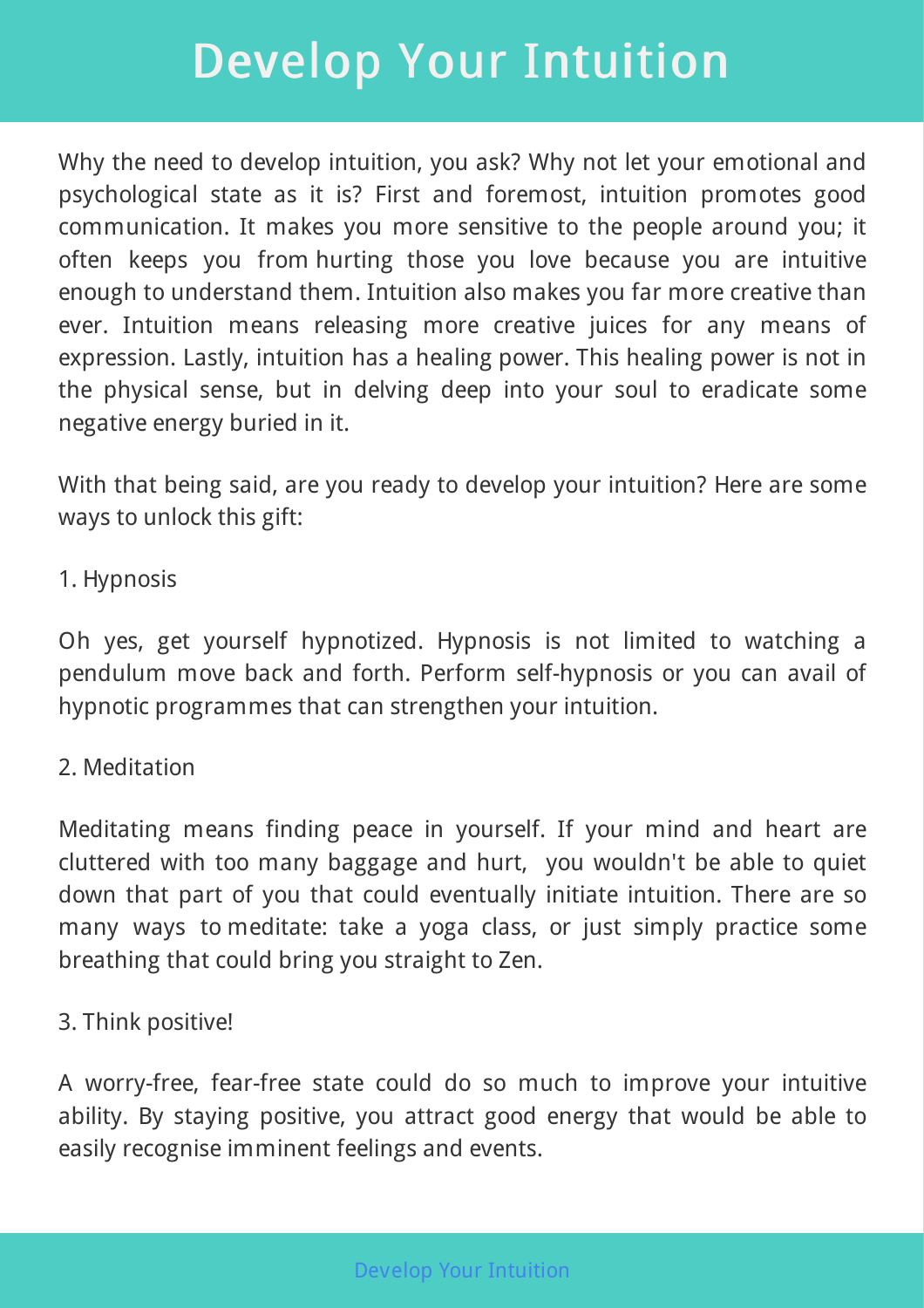#### 4. Just let go.

What does this mean? If you are on the brink of making a huge decision, let go of all the inhibitions and head to a quiet place where you could find out where the letting go has brought you. Sometimes you just have to listen to the voice within you, and that voice wouldn't come out unless you let go.

5. Never expect.

After letting go of the inhibitions and all those things that stop you from thinking and feeling clearly, never expect for an answer right away. Never expect that the "hunch" would fall on your lap immediately. Give it a little time then you'd just get surprised that -- wham! -- now you have your answer.

6. Believe in your first impressions.

When you see someone for the first time and think that he is a bit too arrogant for your taste, chances are that impression actually holds true. Most of the time, first impressions are brought by intuition.

7. Stay happy!

See? All you need to be intuitive is to stay happy! Happiness attracts immense power and such power includes intuition. In tapping your intuition, your motivation must be happiness and contentment. Given that premise, intuition will fall to you easily.

Intuition is helpful, because sometimes it leads you to something that cannot be achieved otherwise. A lot of lives have been saved by intuition alone. Decisions are easier done if armed by this gift. Develop intuition now and reap benefits you have never imagined.